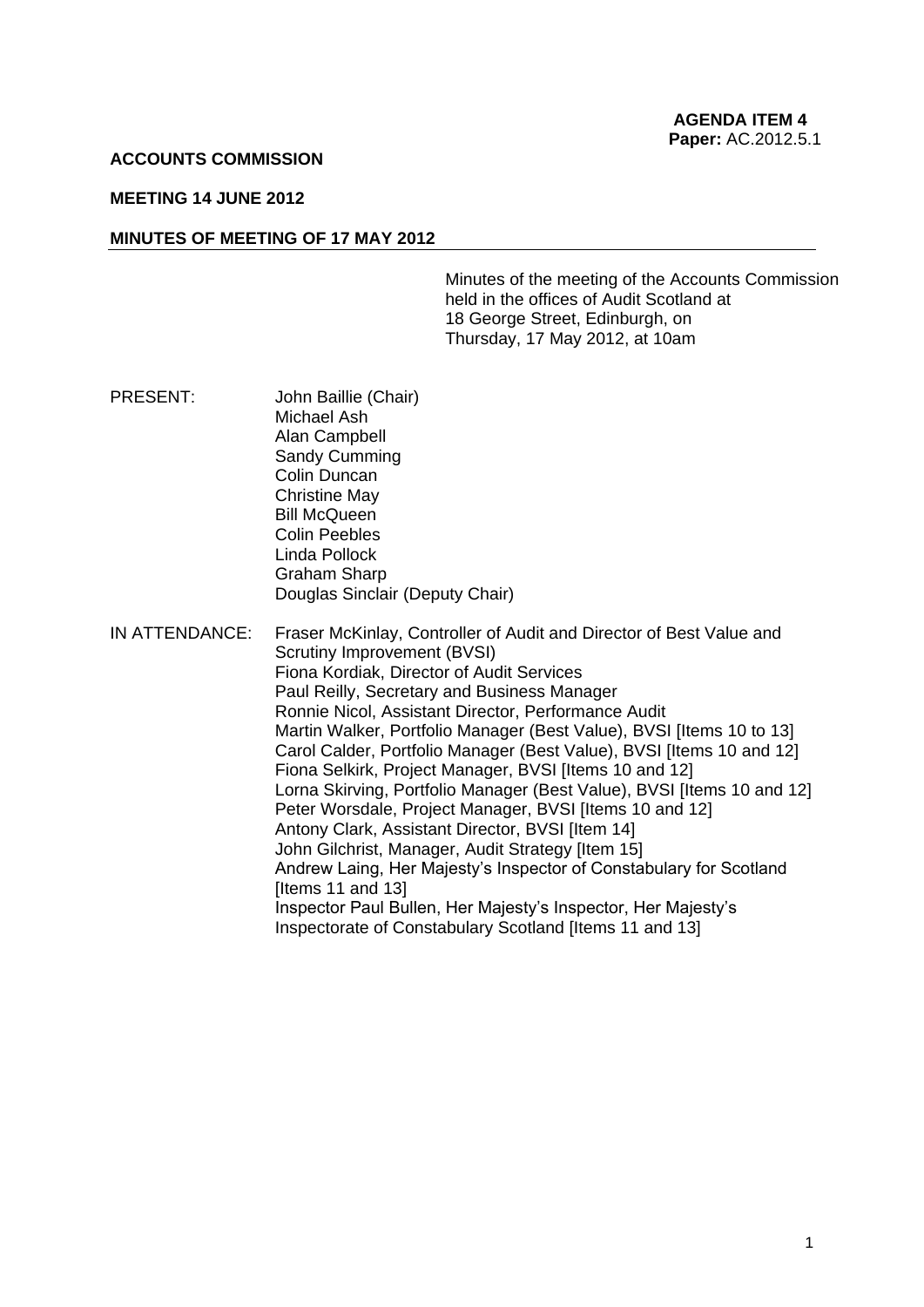## Item No Subject

- 1. Apologies for absence
- 2. Declarations of interest
- 3. Decisions on taking business in private
- 4. Minutes of meeting of 15 March 2012
- 5. Minutes of the meeting of the Performance Audit Committee of 29 March 2012
- 6. Chair's introduction
- 7. Controller of Audit
- 8. Local government election 2012
- 9. Update report by the Controller of Audit
- 10. Best Value Audit Midlothian Council
- 11. Best Value Audit Dumfries and Galloway Constabulary
- 12. Best Value Audit Midlothian Council
- 13. Best Value Audit Dumfries and Galloway Constabulary
- 14. The audit of community planning partnerships
- 15. National Fraud Initiative: 2010/11 exercise
- 16. Any other business

## 1. Apologies

Apologies for absence were submitted from Jim King. Apologies for leaving the meeting early were intimated by Christine May.

\_\_\_\_\_\_\_\_\_\_\_\_\_\_\_\_\_\_\_\_\_\_\_\_\_\_

2. Declarations of interest

The following declarations of interest were made:

- Colin Duncan, in item 10, as a family member is an employee of Midlothian Council.
- Christine May, in item 10, as a family member is an employee of Midlothian Council.
- Linda Pollock, in item 10, as she is a former Director of NHS Lothian.

## 3. Decisions on taking business in private

The Commission agreed to take the following items in private:

- Items 12 and 13, to allow deliberations on actions arising from the reports.
- Items 14 and 15, to allow consideration of draft reports.

## 4. Minutes of meetings of 17 March 2012

The minutes of the meeting of 17 March 2012 were submitted and approved.

Arising therefrom, the Commission: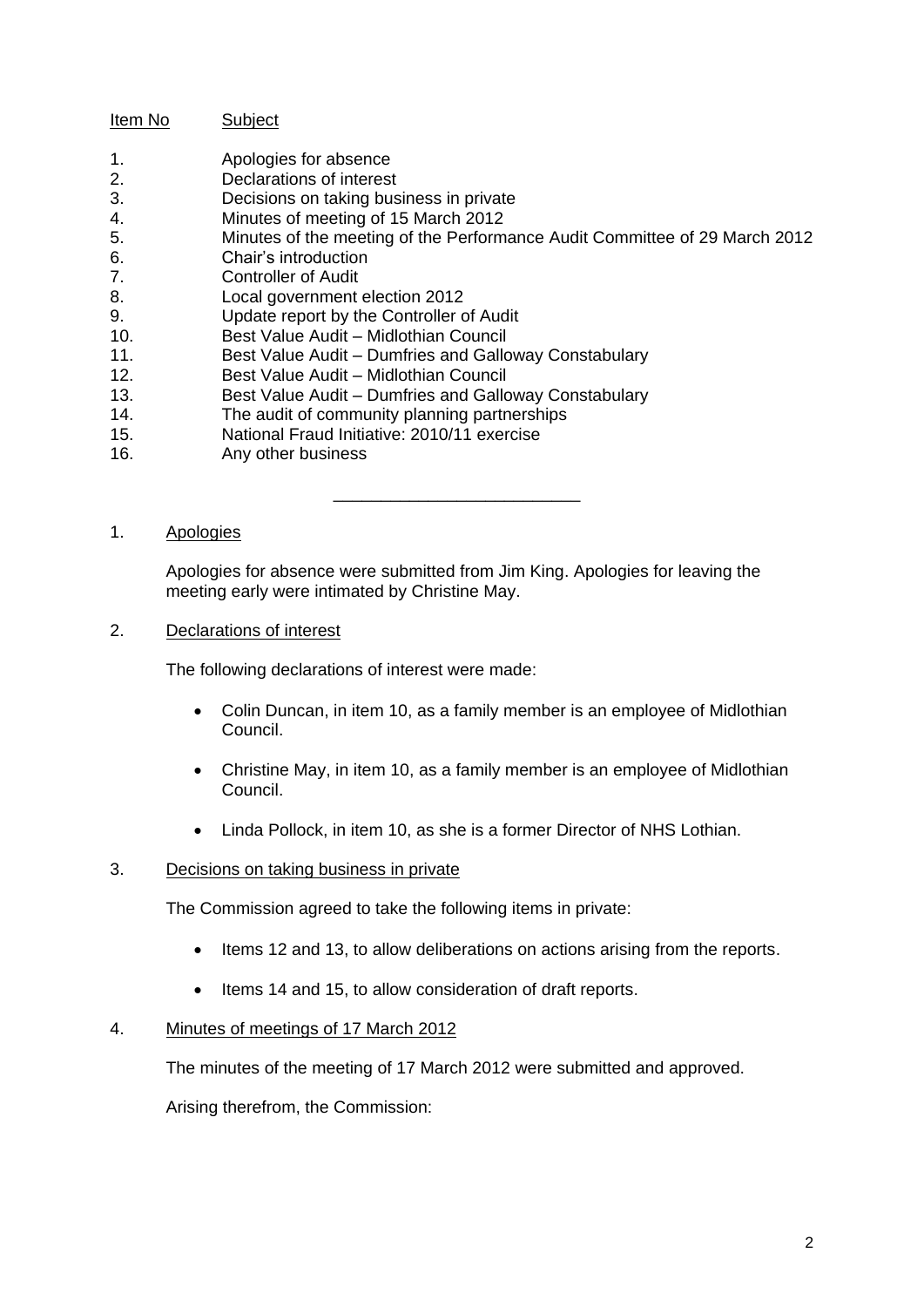- Noted advice from the Controller of Audit that the statutory finance officers of Aberdeenshire and Shetland Islands councils were members of their respective corporate management teams.
- Agreed that the Controller of Audit provide analysis, on a council-by-council basis of the positions of statutory finance officers in all Scottish councils.

*(Action: Controller of Audit)*

 Noted advice from the Controller of Audit that he would be having discussions with the new Auditor General for Scotland about the process for participating in private briefings with parliamentary committees.

#### 5. Minutes of the meeting of the Performance Audit Committee of 29 March 2012

The minutes of the meeting of the Financial Audit and Assurance Committee of 29 March 2012 were submitted and approved.

## 6. Chair's introduction

The Commission noted advice from the Chair that:

- On 21 March, he and the Deputy Chair met Iain Gray, Convener of the Public Audit Committee of the Scottish Parliament, to discuss how the Commission and the Committee work together.
- On 22 March and on 26 April, he attended meetings of the Audit Scotland Board.
- On 22 March, he attended a meeting with the Scottish Government to discuss engagement between the Government and Non-Departmental Public Bodies.
- On 26 March, the Deputy Chair, Mike Ash and Graeme Sharp met with Tayside Fire Board to discuss the Best Value audit of Tayside Fire and Rescue, which was published on 2 February.
- On 27 March, he and Alan Campbell met with representatives of Fife Police Fire & Safety Committee to discuss the Best Value audit of Fife Fire and Rescue, which was published on 16 February.
- On 28 March, he briefed the Scottish Parliament's Public Audit Committee on our Local Government Overview report, which was published on 15 March.
- He and the Deputy Chair attended meetings of the Community Planning Partnership audit steering group meeting on 29 March and 26 April, with the Chair of the Performance Audit Committee joining us for the latter meeting and from now on.
- On 5 April, the Commission represented by him and the Chairs of Financial Audit and Assurance and Performance Audit committees (Bill McQueen and Douglas Sinclair) - convened the latest meeting with strategic scrutiny bodies.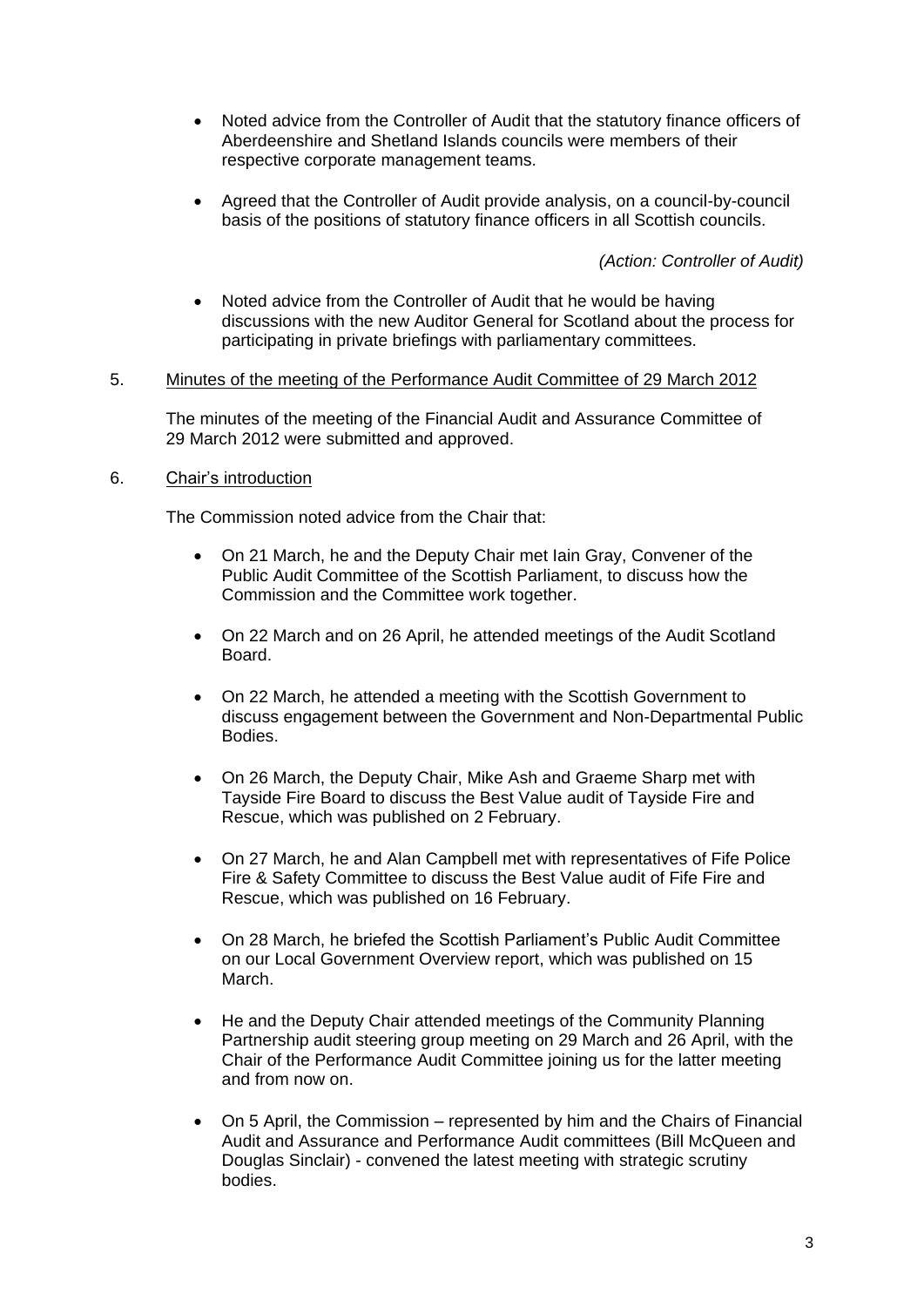- On 12 April, he, Linda Pollock, Graham Sharp met with representatives of Dumfries and Galloway Police Fire and Safety Committee to discuss the Best Value audit of Dumfries and Galloway Fire and Rescue, which was published on 9 February.
- On 18 April, the Deputy Chair and Mike Ash met with representatives of Strathclyde Fire Board to discuss the Best Value audit of Strathclyde Fire and Rescue, which was published on 29 March.
- On 19 April, he and the Chairs of Chairs of Financial Audit and Assurance and Performance Audit committees (Bill McQueen and Douglas Sinclair) interviewed candidates for the role of Controller of Audit, which was to be discussed further in this meeting.
- On 25 April, he, Christine May and the Deputy Chair met with representatives of Highlands and Islands Fire and Rescue Joint Board to discuss the Best Value audit of Highlands and Islands Fire and Rescue, which was published on 8 March. A further meeting is to take place in early June.
- On 26 April, he met with Paul Grice, Chief Executive, Scottish Parliament, to discuss working between the two bodies.
- On 2 May, the Commission had an informal meeting to discuss the proposed audit of community planning partnerships and outcomes, which would be the subject of further discussion in this meeting.
- The Commission held its annual strategy seminar on 16 and 17 April, the outputs of which would be considered at forthcoming meetings of the Commission.
- On 29 March, the Scottish Parliament approved the nomination of Caroline Gardner as the next Auditor General, and that the Commission would mark the retirement of the current Auditor General, Bob Black, with an informal lunch at the next meeting of the Commission on 14 June.
- At its annual strategy seminar, the Commission agreed to postpone its scheduled meeting in July, which will now take place on 23 August.

## 7. Controller of Audit

The Commission considered a report by the Secretary and Business Manager advising of the progress of the process to recruit a new Controller of Audit, and to seek the Commission's approval to proceed further and conclude the matter.

The Commission:

• Noted advice from the Chair that he had convened a panel comprising himself and the Chairs of Financial Audit and Assurance and Performance Audit committees (Bill McQueen and Douglas Sinclair) to interview candidates for the role of Controller of Audit, and to make a recommendation therefrom to the Commission.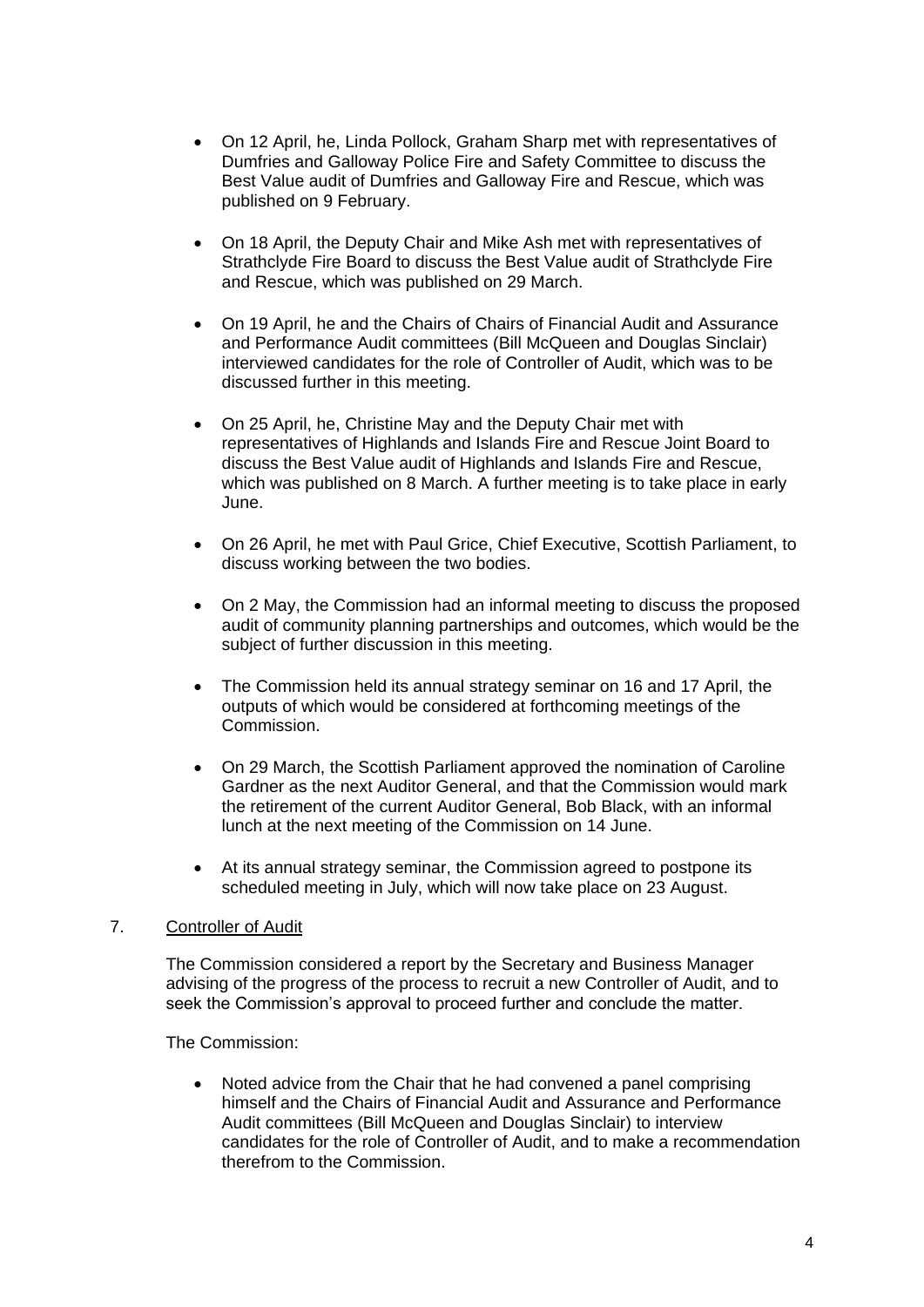- Agreed to approve the recommendation of the panel that Fraser McKinlay be appointed as Controller of Audit, subject to the approval of the Cabinet Secretary.
- 8. Local Government election 2012

The Commission considered and a paper by the Secretary and Business Manager summarising the outcome of the local government election 2012.

The Commission:

- Noted a paper tabled by the Secretary and Business Manager setting out more recently updated information on the outcome of the election.
- Noted advice from the Secretary and Business Manager that the implications of the local government elections on the Convention of Scottish Local Authorities was as yet unclear.
- Agreed that a paper setting out the definitive position on the leadership and political control of councils be provided to Commission members.

*(Action: Secretary and Business Manager)*

## 9. Update report by the Controller of Audit

The Commission considered a report by the Controller of Audit providing an update on significant recent activity in relation to the audit of local government.

The Commission:

 Agreed that the Controller of Audit provide further information on the proposed savings from local audit reforms in England.

*(Action: Controller of Audit)*

• Noted the report.

## 10. Best Value Audit: Midlothian

The Commission considered a report by the Secretary and Business Manager introducing the Best Value audit of Midlothian Council and seeking direction on how to proceed.

During discussion, the Commission sought clarification and further explanation from the Controller of Audit and the audit team on a number of points in the report.

Thereafter the Commission agreed to note the report and to consider in private its findings.

11. Best Value Audit – Dumfries and Galloway Constabulary

The Commission considered a report by the Secretary and Business Manager introducing the Best Value audit of Dumfries and Galloway Constabulary and seeking direction on how to proceed.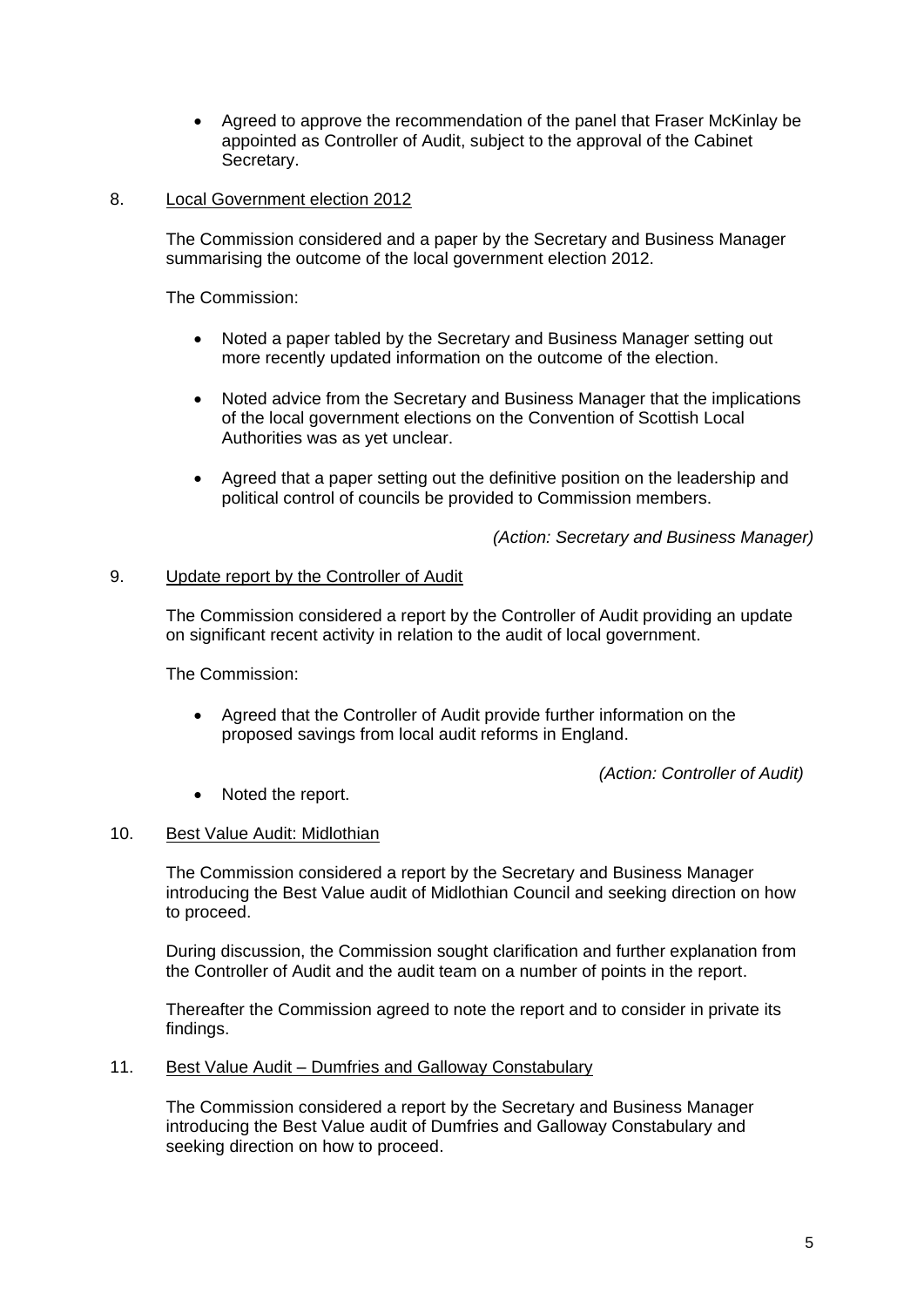The Chair welcomed Andrew Laing, Her Majesty's Inspector of Constabulary for Scotland and Inspector Paul Bullen, Her Majesty's Inspector, Her Majesty's Inspectorate of Constabulary Scotland, who with the audit team presented the report.

During discussion, the Commission sought clarification and further explanation from the Controller of Audit, Her Majesty's Inspector of Constabulary and the audit team on a number of points in the report.

The Commission:

- Agreed that the national overview report on the Best Value audits of police include reference to the issue of size and make-up of police boards or committees.
- Agreed to note the report and to consider in private its findings.

#### 12. Best Value Audit – Midlothian Council (in private)

The Commission agreed that this item be held in private to allow it to consider actions in relation to its findings.

Following discussion, the Commission agreed to make findings as contained in the report to be published in early course.

#### 13. Best Value Audit – Dumfries and Galloway Constabulary (in private)

The Commission agreed that this item be held in private to allow it to consider actions in relation to its findings.

Following discussion, the Commission agreed to make findings as contained in the report to be published in early course.

#### 14. The audit of community planning partnerships

The Commission considered a report by the Director of Best Value and Scrutiny Improvement seeking endorsement on the proposed approach to the Community Planning Partnership (CPP) and outcomes audit.

The Commission agreed to note the progress and endorsed the approach to auditing CPPs as set out in the paper attached to the report.

#### 15. National Fraud Initiative: 2010/11 exercise

The Commission considered a report by the Assistant Auditor General informing and reporting on the success of the latest exercise and seeking support for naming the only council where the local auditor had concluded that their arrangements for NFI were not good enough and a council exhibiting particularly good practice.

The Commission:

- Noted the success of NFI in helping councils and other public bodies to detect and deter fraud and error.
- Agreed that the report name bodies that most need to improve.